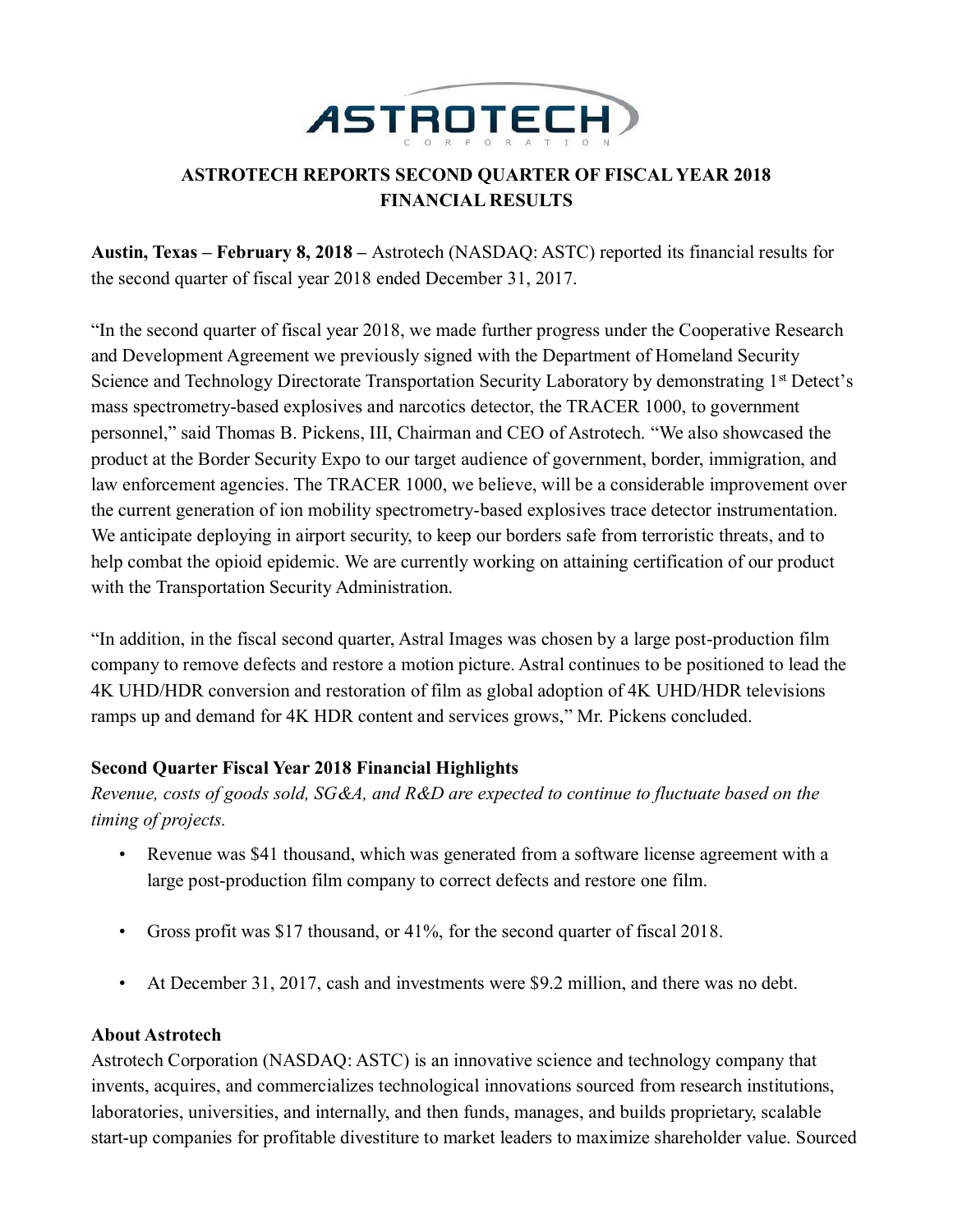from Oak Ridge Laboratory's chemical analyzer research, **1 st [Detect](http://www.1stdetect.com/?utm_campaign=2018-pr&utm_source=astc&utm_medium=businesswire&utm_content=20180208-q2fy18-1d-boiler)** develops, manufactures, and sells chemical analyzers for use in the security, defense, healthcare, food and beverage, and environmental markets. Sourced from decades of image research from the laboratories of IBM and Kodak, **[Astral](http://www.astral-images.com/?utm_campaign=2018-pr&utm_source=astc&utm_medium=businesswire&utm_content=20180208-q2fy18-astral-boiler)  [Images](http://www.astral-images.com/?utm_campaign=2018-pr&utm_source=astc&utm_medium=businesswire&utm_content=20180208-q2fy18-astral-boiler)** sells film-to-digital image enhancement, defect removal and color correction software, and post processing services providing economically feasible conversion of television and feature 35mm and 16mm films to the new 4K ultra-high definition (UHD), high-dynamic range (HDR) format necessary for the new generation of digital distribution. Sourced from NASA's extensive microgravity research, **[Astrogenetix](http://www.astrogenetix.com/?utm_campaign=2018-pr&utm_source=astc&utm_medium=businesswire&utm_content=20180208-q2fy18-astrogenetix-boiler)** is applying a fast-track, on-orbit discovery platform using the International Space Station to develop vaccines and other therapeutics. Demonstrating its entrepreneurial strategy, Astrotech management sold its state-of-the-art satellite servicing operations to Lockheed Martin in August 2014. Astrotech has operations throughout Texas and is headquartered in Austin. For information, please visit **[www.astrotechcorp.com](http://www.astrotechcorp.com/?utm_campaign=2018-pr&utm_source=astc&utm_medium=businesswire&utm_content=20180208-q2fy18-astc-boiler)**.

*This press release contains forward-looking statements that are made pursuant to the Safe Harbor provisions of the Private Securities Litigation Reform Act of 1995. Such forward-looking statements are subject to risks, trends, and uncertainties that could cause actual results to be materially different from the forward-looking statement. These factors include, but are not limited to, whether we can successfully develop our proprietary technologies and whether the market will accept our products and services, as well as other risk factors and business considerations described in the Company's Securities and Exchange Commission filings including the annual report on Form 10-K. Any forwardlooking statements in this document should be evaluated in light of these important risk factors. The Company assumes no obligation to update these forward-looking statements.*

**Company Contact:** Eric Stober, Chief Financial Officer, Astrotech Corporation, (512) 485-9530

**IR Contact:** Nicole Conser, Marketing Director, Astrotech Corporation, (512) 485-9530

*Tables follow*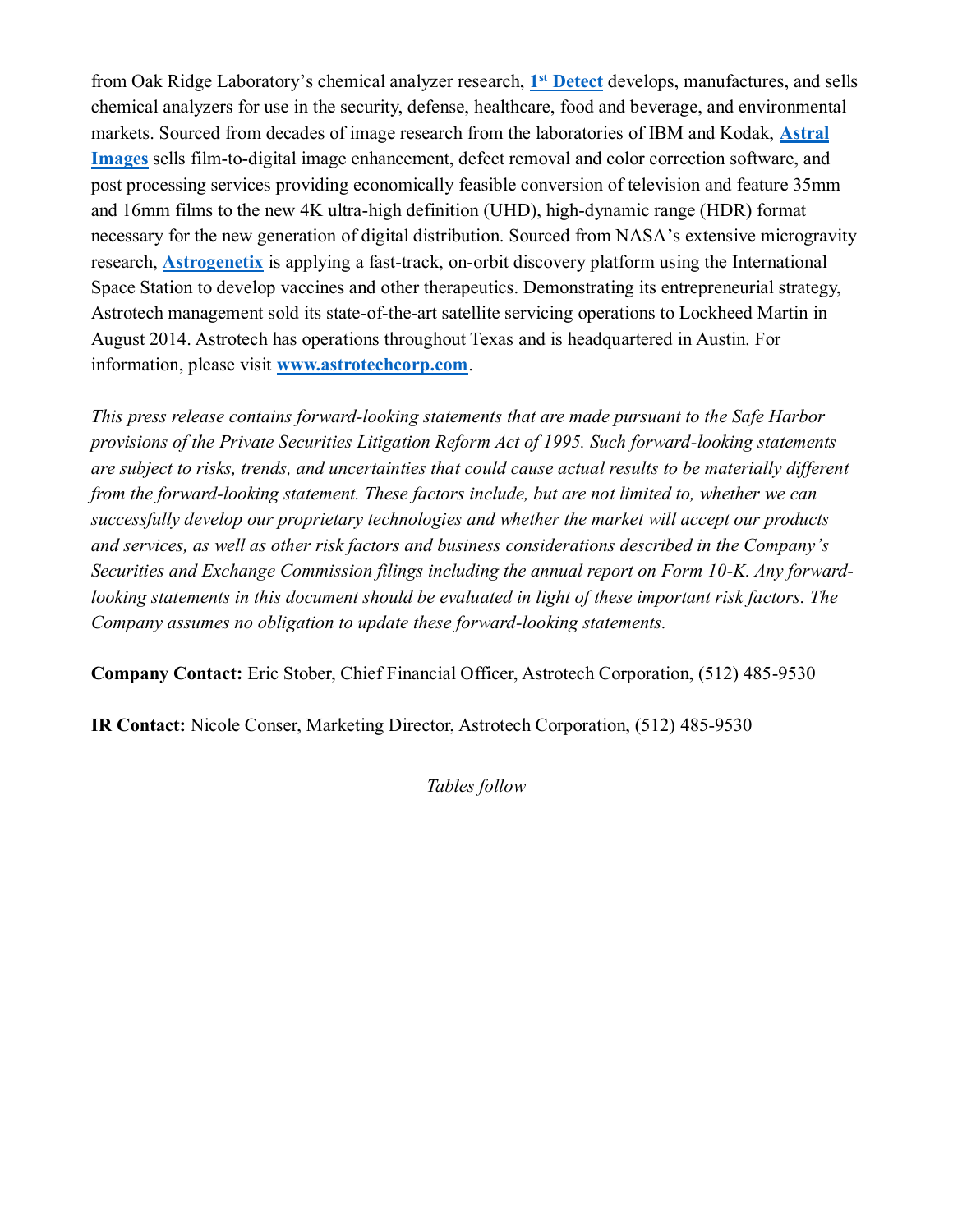### **ASTROTECH CORPORATION AND SUBSIDIARIES**

### **Condensed Consolidated Statements of Operations and Comprehensive Loss**

(In thousands, except per share data)

(Unaudited)

|                                                        | <b>Three Months Ended</b><br>December 31, |              |  |              | <b>Six Months Ended</b><br>December 31, |              |  |          |
|--------------------------------------------------------|-------------------------------------------|--------------|--|--------------|-----------------------------------------|--------------|--|----------|
|                                                        |                                           | 2017         |  | 2016         |                                         | 2017         |  | 2016     |
| Revenue                                                | $\mathbf S$                               | 41S          |  | 520 \$       |                                         | 41S          |  | 1,526    |
| Cost of revenue                                        |                                           | 24           |  | 319          |                                         | 24           |  | 1,050    |
| <b>Gross profit</b>                                    |                                           | 17           |  | 201          |                                         | 17           |  | 476      |
| Operating expenses:                                    |                                           |              |  |              |                                         |              |  |          |
| Selling, general and administrative                    |                                           | 1,602        |  | 1,636        |                                         | 3,034        |  | 4,184    |
| Research and development                               |                                           | 1,582        |  | 1,254        |                                         | 3,226        |  | 2,546    |
| Total operating expenses                               |                                           | 3,184        |  | 2,890        |                                         | 6,260        |  | 6,730    |
| <b>Loss from operations</b>                            |                                           | (3,167)      |  | (2,689)      |                                         | (6,243)      |  | (6,254)  |
| Interest and other income, net                         |                                           | 30           |  | 35           |                                         | 100          |  | 133      |
| Loss before income taxes                               |                                           | (3, 137)     |  | (2,654)      |                                         | (6,143)      |  | (6,121)  |
| Income tax benefit                                     |                                           |              |  |              |                                         |              |  |          |
| <b>Net loss</b>                                        |                                           | (3,137)      |  | (2,654)      |                                         | (6,143)      |  | (6, 121) |
| Less: Net loss attributable to noncontrolling interest |                                           |              |  | (51)         |                                         |              |  | (103)    |
| Net loss attributable to Astrotech Corporation         | \$                                        | $(3,137)$ \$ |  | $(2,603)$ \$ |                                         | $(6,143)$ \$ |  | (6,018)  |
| Weighted average common shares outstanding:            |                                           |              |  |              |                                         |              |  |          |
| Basic and diluted                                      |                                           | 4,060        |  | 4,124        |                                         | 4,059        |  | 4,125    |
| Basic and diluted net loss per common share:           |                                           |              |  |              |                                         |              |  |          |
| Net loss attributable to Astrotech Corporation         | \$                                        | $(0.77)$ \$  |  | $(0.63)$ \$  |                                         | $(1.51)$ \$  |  | (1.46)   |
| Other comprehensive loss, net of tax:                  |                                           |              |  |              |                                         |              |  |          |
| Net loss attributable to Astrotech Corporation         | \$                                        | $(3,137)$ \$ |  | $(2,603)$ \$ |                                         | $(6,143)$ \$ |  | (6,018)  |
| Available-for-sale securities:                         |                                           |              |  |              |                                         |              |  |          |
| Net unrealized loss                                    |                                           | (36)         |  | (80)         |                                         | (35)         |  | (39)     |
| Reclassification adjustment for realized loss          |                                           | 33           |  | 60           |                                         | 34           |  | 60       |
| <b>Total comprehensive loss</b>                        | \$                                        | $(3,140)$ \$ |  | $(2,623)$ \$ |                                         | $(6,144)$ \$ |  | (5,997)  |